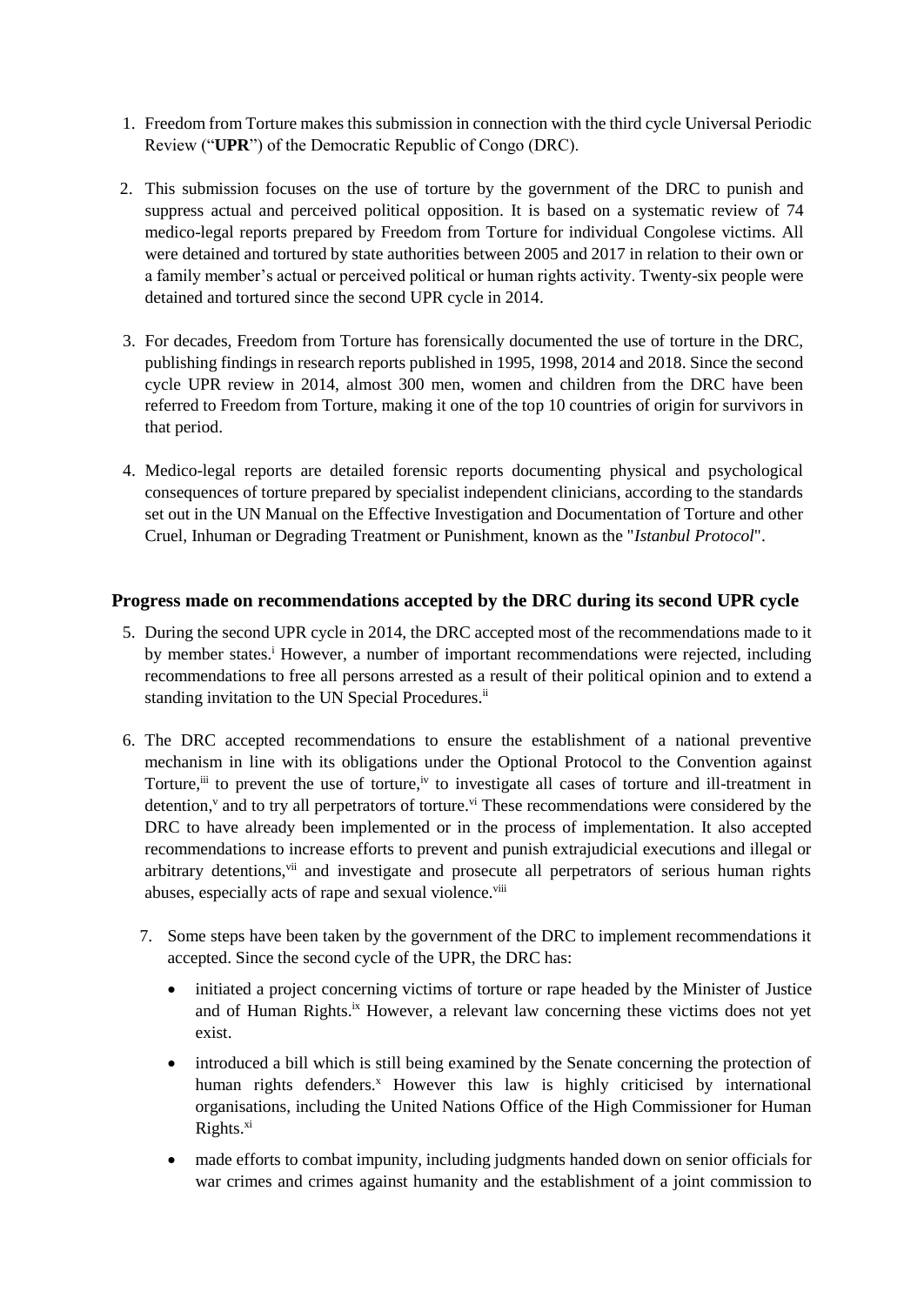investigate alleged human rights violations committed in connection with the demonstrations of 31 December 2017 and 21 January 2018.<sup>xii</sup>

- 8. Despite commitments made during the second cycle of the UPR, and even though torture is criminalised in the DRC, very few perpetrators have been successfully prosecuted. In its state report to the UN Human Rights Committee in July 2016, the DRC Government reported that five members of the armed forces, one National Intelligence Agency officer and one member of an administrative authority had been convicted for having practised or encouraged torture since the law was enacted in  $2011$ <sup>xiii</sup>
- 9. The DRC has also yet to formally set up a national preventive mechanism. The National Human Rights Commission has access to detention facilities run by the Ministry of Interior as does the International Committee of the Red Cross (ICRC) and the UN Organization Stabilization Mission in the Democratic Republic of the Congo (MONUSCO). The US State Department reports, however, that these monitoring bodies are "consistently denied access to facilities run by the [intelligence services] and the [Republican Guard]."xiv

### **The national human rights framework as regards to torture**

- 10. The Constitution of the DRC upholds the absolute ban on torture. Article 16 (3) states that "*No one may be subject to cruel, inhumane or degrading treatment*". Torture has also been defined and prohibited by Congolese national law since 9 July 2011. $^{xy}$
- 11. Article 18 (5) of the Constitution specifies that "*Any detainee must benefit from a treatment which preserves his/her life, physical and mental health as well as his/her dignity*." Article 61 expressly provides that the right to life, the prohibition of torture and the right to legal defence are non-derogable rights.
- 12. The DRC has also ratified a number of international treaties that ban torture and protect civil and political rights. These include:
	- the Convention against Torture and Other Cruel, Inhuman or Degrading Treatment or Punishment (Convention against Torture);
	- the Optional Protocol to the Convention against Torture;
	- the International Covenant on Civil and Political Rights;
	- the Convention on the Elimination of All Forms of Discrimination Against Women;
	- the Convention on the Rights of the Child.
- 13. Article 215 of the DRC Constitution states that once ratified, international treaties automatically have superior status to domestic laws.
- 14. The definition of rape is clarified in article 170 of the Criminal Code, introduced in the law of 20 July 2006 n° 06/18.xvi This law introduced article 42 (bis) of the Criminal Code, which states that the official position of the perpetrator of sexual violence cannot be used as means of criminal exoneration or the reduction of the sanction.
- 15. Furthermore, the law n° 13/013 of 1 June 2013 concerning the Congolese national police force states in article 48 that in carrying out its missions, each police officer must respect and protect human dignity, human rights and the fundamental liberties of the individual, according to international and national norms. Police officers must especially protect the vulnerable,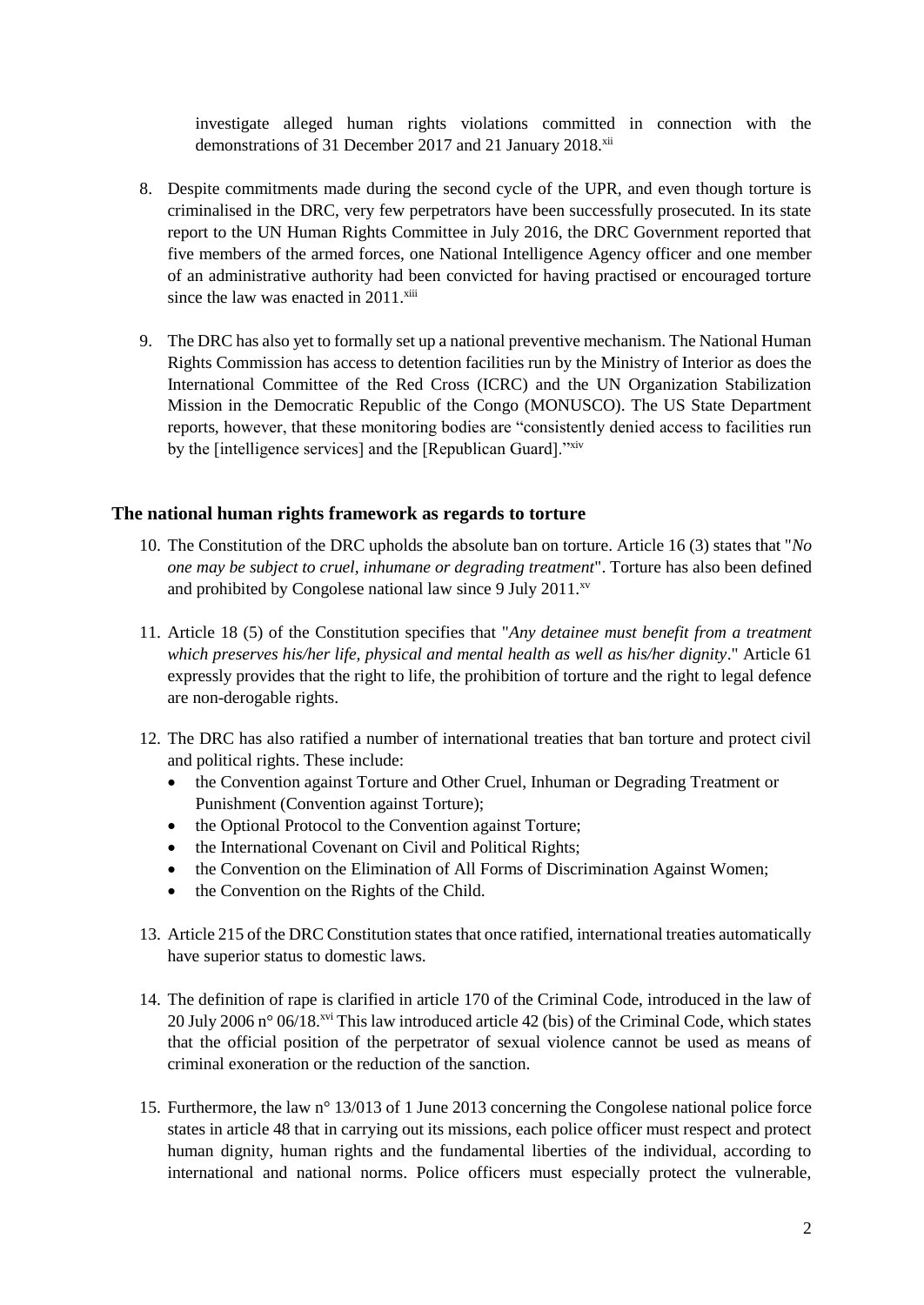including women and children at all times and all places. The police officer cannot inflict, provoke, tolerate or surrender to acts of torture or to cruel, inhumane and degrading treatment for any reason.<sup>xvii</sup>

16. In 2015, the DRC modified its Criminal Code. Consequently, crimes against humanity are now defined in article 222 (including torture).<sup>xviii</sup>

## **Human rights situation on the ground with regards to on-going use of torture**

- 17. This submission presents primary evidence of torture in the DRC between 2005 and 2017 based on a detailed analysis of 74 medico-legal reports for Congolese nationals who were detained for exercising their democratic and constitutional right to engage in political and human rights activism. Twenty-six people were detained and tortured since the second cycle of the UPR in April 2014. Key findings of our research are as follows:
- 18. Overview of the 74 people profiled
	- $\bullet$  49 women, 25 men;
	- More than a third were 25 or under, five of whom were legally minors when detained;
	- Most were living in Kinshasa, far from the conflict affected provinces; and
	- More than half were detained more than once, and most were tortured every time.

#### **Forensic evidence of torture**

- 19. All 74 survivors experienced methods of physical and/or psychological methods of torture during their most recent detention episode. 76% were tortured on multiple occasions, some at regular intervals.<sup>xix</sup>
- 20. All of the 74 women and men detained and tortured attest to physical assault, including beatings and other blunt force trauma.
- 21. Sexual torture was reported by 65 people (88%), 63 of whom were raped (46 women and 17 men), including vaginal (in women), anal and oral rape, and penetration with an instrument. More than half were gang raped (57%). Women and men described a high level of accompanying violence, including burning (by metal instruments or lighted cigarettes), beating, biting and cutting with sharp implements. Other forms of sexual torture included molestation of breasts and genitals or forced performance of sexual acts.
- 22. Other methods of torture include burning (42%), positional torture (41%), sharp force trauma (34%), forced solar gazing (14%), asphyxiation and electric shock (7% each) and environmental tortures such as solitary confinement and deprivation of light, sight and time (55%).
- 23. Psychological acts of torture were also inflicted, including humiliation, death threats and witnessing violence perpetrated against others, including rape.
- 24. Expert clinicians documented forensic evidence attributed to the physical and/or psychological impacts of the torture described in all 74 cases.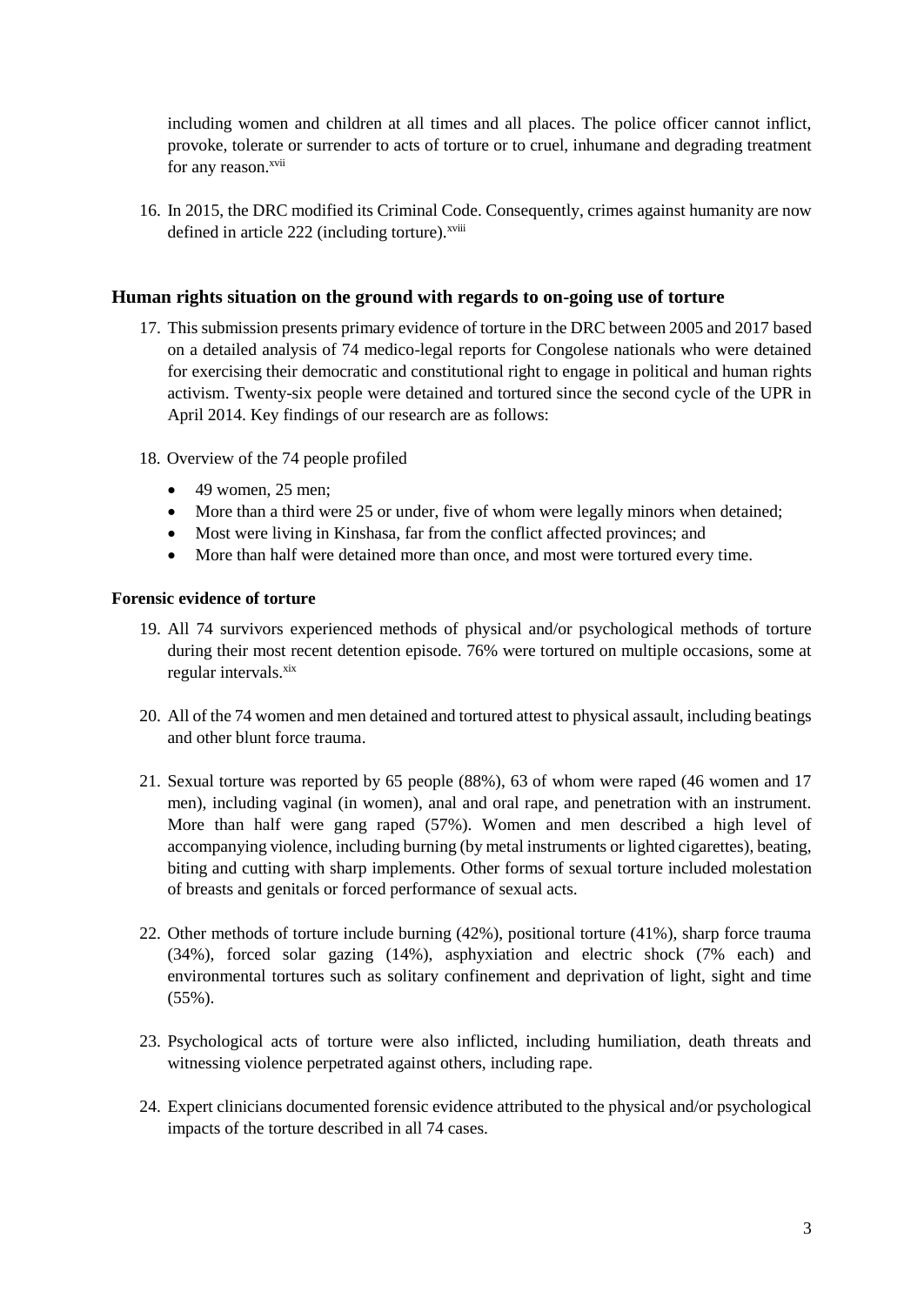## **Detention conditions**

25. Lack of sanitation, overcrowding and inadequate access to food and water featured in all detention facilities, breaching all international norms and standards that exist to safeguard detainees. Many reported to being unable to lie or sit down properly and a lack of access to toilets, forcing people to defecate and urinate in their cell. Food and water provisions were often scarce and of low quality.

### **Violation of due process rights**

- 26. All were held in arbitrary detention without full observance of legal due process. No-one among the 74 people reported any form of criminal procedure, access to a legal counsel, awareness of a formal charge against them or a hearing before a judicial authority.
- 27. There was no indication that people had routine access to independent medical practitioners in any of the detention sites.
- 28. Most of the 74 were detained for less than six months.
- 29. The vast majority escaped (67, 91%), often with the assistance of a guard who recognized or found an affinity with them. Some of these arranged a bribe to escape (25, 34%). Four people were released without any explanation.

## **Identity of perpetrators**

- 30. State agents, including the military, the police and intelligence agents, were responsible for the arrest detention and torture of all 74 people.
- 31. Thirteen people reported having been transferred to and detained in more than one facility. Nineteen people report having been detained at unofficial detention sites.
- 32. Twenty-six people were arrested by the military authorities including the Armed Forces of the Democratic Republic of the Congo (FARDC), the Presidential Guard, and the Military Detection of Unpatriotic Activities (DEMIAP). Although detained by the military, individuals were not always detained and tortured in military facilities. Six people reported being transferred to other types of facility including police facilities, prisons, and unofficial detention sites.
- 33. Twenty-two people were arrested by the police including the Congolese National Police (PNC) and the Rapid Intervention Police (PIR). The police also used a variety of different facilities in which to detain and torture people.
- 34. Seven people were arrested by intelligence agents, presumed to be from the National Intelligence Agency. Intelligence agents mostly used intelligence facilities, though two were taken directly to a prison and a police station, respectively, and a further two were transferred from an intelligence facility to another type of facility.
- 35. Unofficial detention sites included buildings in remote locations, described as abandoned residential houses and compounds. One of these sites was referred to by name as "Maluku".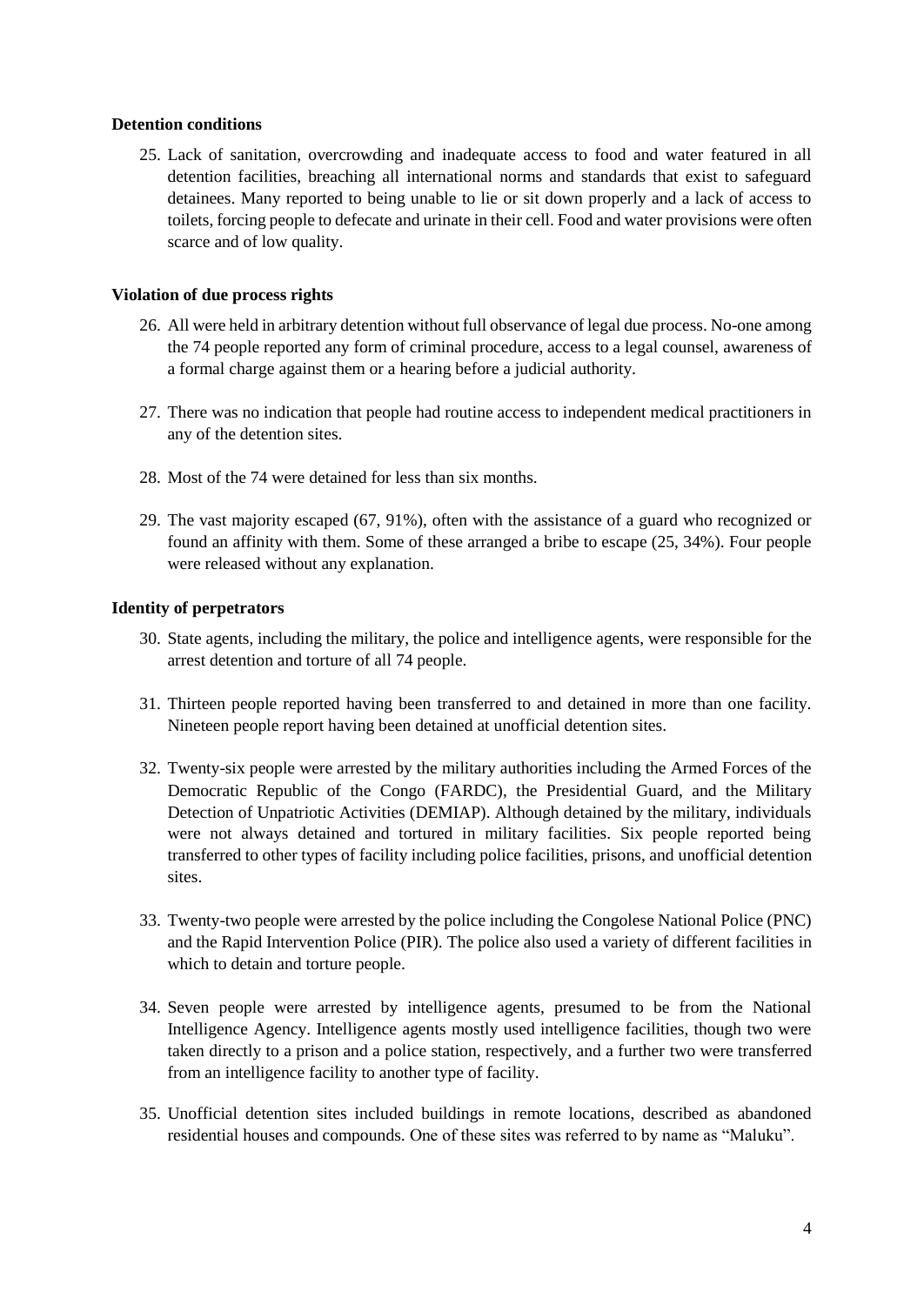- 36. Military facilities cited include: Camp Kokolo, CIRCO military prison, Tshatshi Camp, the Military intelligence facility (DEMIAP).
- 37. Police facilities cited include: Police Camp Lufungula (Kinshasa), Kin-Mazière Police Headquarters (Kinshasa), Tshimbulu police station (Kasaï-Central), l'Inspection provinciale de la police de Kinshasa (IPK), Kasa-Vubu police station (Kinshasa), Police d'Intervention Rapide (Kinshasa).
- 38. Prisons cited include: Makala prison (Kinshasa), Kasapa prison (Lubumbashi), Luzumu prison (Bas-Congo), Ndolo military prison (Kinshasa) and Buluwo prison (Katanga).

#### **Reasons for detention**

- 39. All of the 74 survivors were detained and tortured by the Congolese authorities for direct or indirect involvement in political and human rights activism. xx People were detained and tortured in the following circumstances:
	- for their expression of political opposition to the government of President Joseph Kabila, and to the President himself, including through membership of the Union for Democracy and Social Progress (UDPS) and other political opposition groups;
	- during or following demonstrations and political protests linked to elections;
	- for their involvement in women's rights issues including sexual violence and rape;
	- for their involvement in other human rights issues such as freedom of expression, access to justice, land rights and rights of children;
	- due to a suspected involvement in a rebel group (three people who were living in conflict affected areas at the time of detention); and
	- because of the actual or perceived activities of a family member, or because they were wrongly accused by the authorities to have been involved in political or human rights activity (19 people).
- 40. Thirty-nine had been previously detained (in some cases many times). Some of these individuals reported harassment from the authorities between arrests, including verbal warnings and pressure.

#### **Significance of the evidence**

- 41. Women and men who exercise their democratic and constitutional right to engage in political and human rights activism are routinely detained and tortured by DRC state authorities, in a context of political repression that is not related to the conflict. Torture is used predominately as a form of punishment for political and human rights activism, but also as a deterrent against future involvement.
- 42. Torture is expressly banned in domestic legislation yet torture, including rape, is endemic in the detention system in the DRC, irrespective of the detaining authority or type of detention facility. Most of those who are detained, men and women, are raped, on multiple occasions and by multiple perpetrators, and with absolute impunity.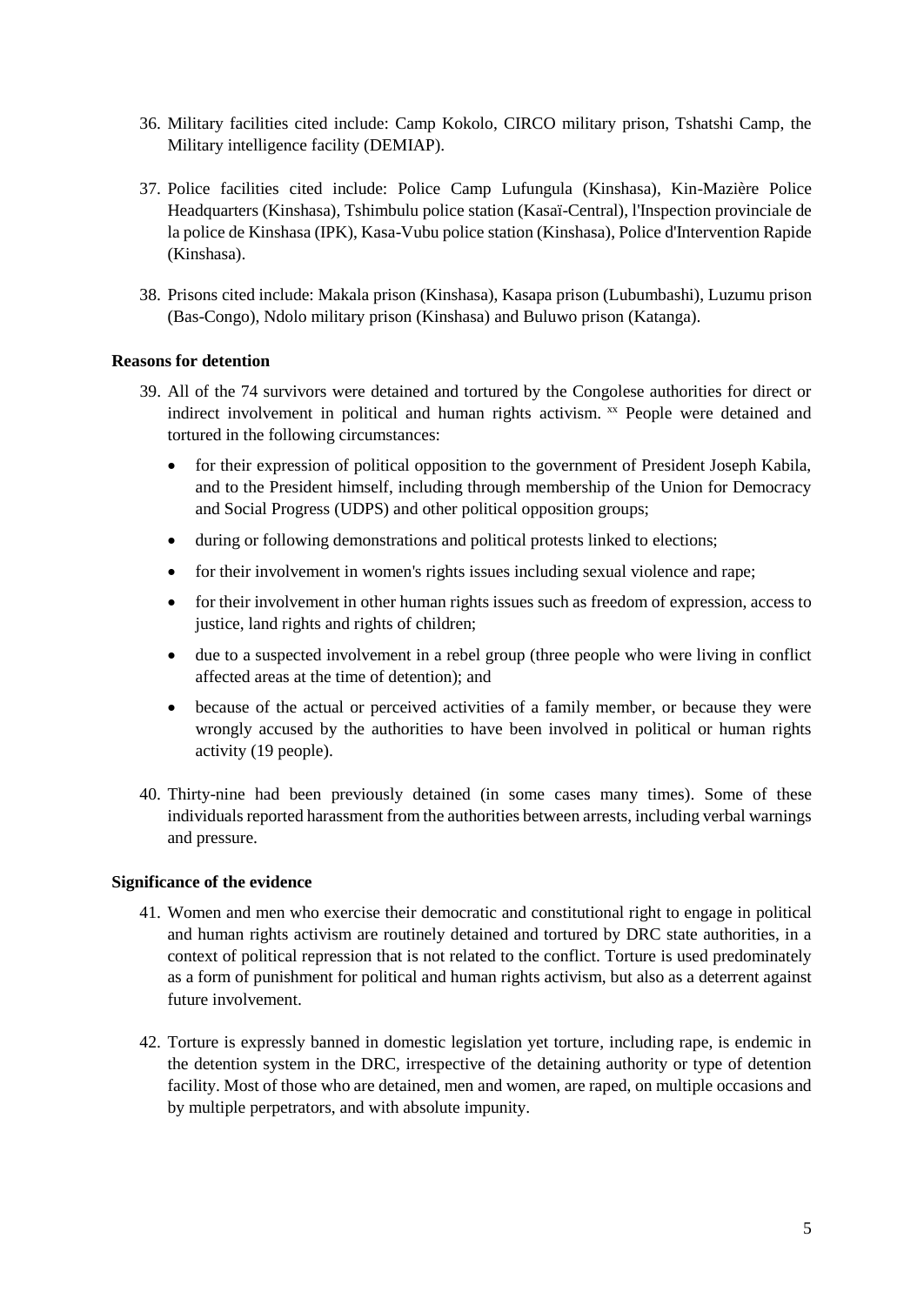- 43. Different branches of state security police, military and intelligence agencies are involved in the perpetration of torture and other human rights violations from the point of arrest and at both official and unofficial detention sites.
- 44. People are arbitrarily detained, and held in appalling conditions that breach all accepted norms. They are detained without charge or any other of their due process rights in official and unofficial detention sites that operate under systems of complete lawlessness.
- 45. There is no accountability or justice for survivors.

# **Recommendations**

- 46. With regard to its obligations under international human rights standards and domestic legislation and in light of commitments made during previous cycles of the UPR, Freedom from Torture calls on the government of the Democratic Republic of Congo to:
	- 43.1. Immediately end the practice of torture and ill-treatment and undertake prompt, thorough and impartial investigations into all allegations of such treatment by security forces, as well as ensuring that alleged perpetrators of and accomplices to torture are brought to justice.
	- 43.2. Commit to eradicating the prevalence of sexual torture in all contexts by ensuring perpetrators are brought to justice, irrespective of rank or position, and safeguards exist in detention settings.
	- 43.3. Ensure that its legal system enables survivors of torture to obtain redress, including compensation and rehabilitation.
	- 43.4. Establish and adequately resource a national body for the prevention of torture and illtreatment to undertake regular visits to detention facilities and publish recommendations for improving the protection of detainees, in line with obligations under the Optional Protocol to the Convention against Torture.
	- 43.5. Ensure that detention conditions comply with the revised 2015 UN Standard Minimum Rules for the Treatment of Prisoners (the Mandela Rules), including adequate accommodation arrangements, and access to adequate sanitary facilities, food, water and medical services.
	- 43.6. Close all unofficial detention sites immediately. The use of such sites should be absolutely prohibited and persons suspected of operating such facilities should be investigated and prosecuted.
	- 43.7. Receive a monitoring visit by the UN Subcommittee on Prevention of Torture as soon as possible and implement any recommendations made for improving detention conditions and torture prevention initiatives in the DRC.
	- 43.8. Allow citizens freedom of expression and peaceful assembly by refraining from violence and arbitrary arrest against protesters, in line with its obligations under the International Covenant on Civil and Political Rights and the 2005 Constitution.
	- 43.9. Ensure no child is tortured or ill-treated in line with its obligations under the UN Convention on the Rights of the Child and the African Charter on the Rights and Welfare of the Child.